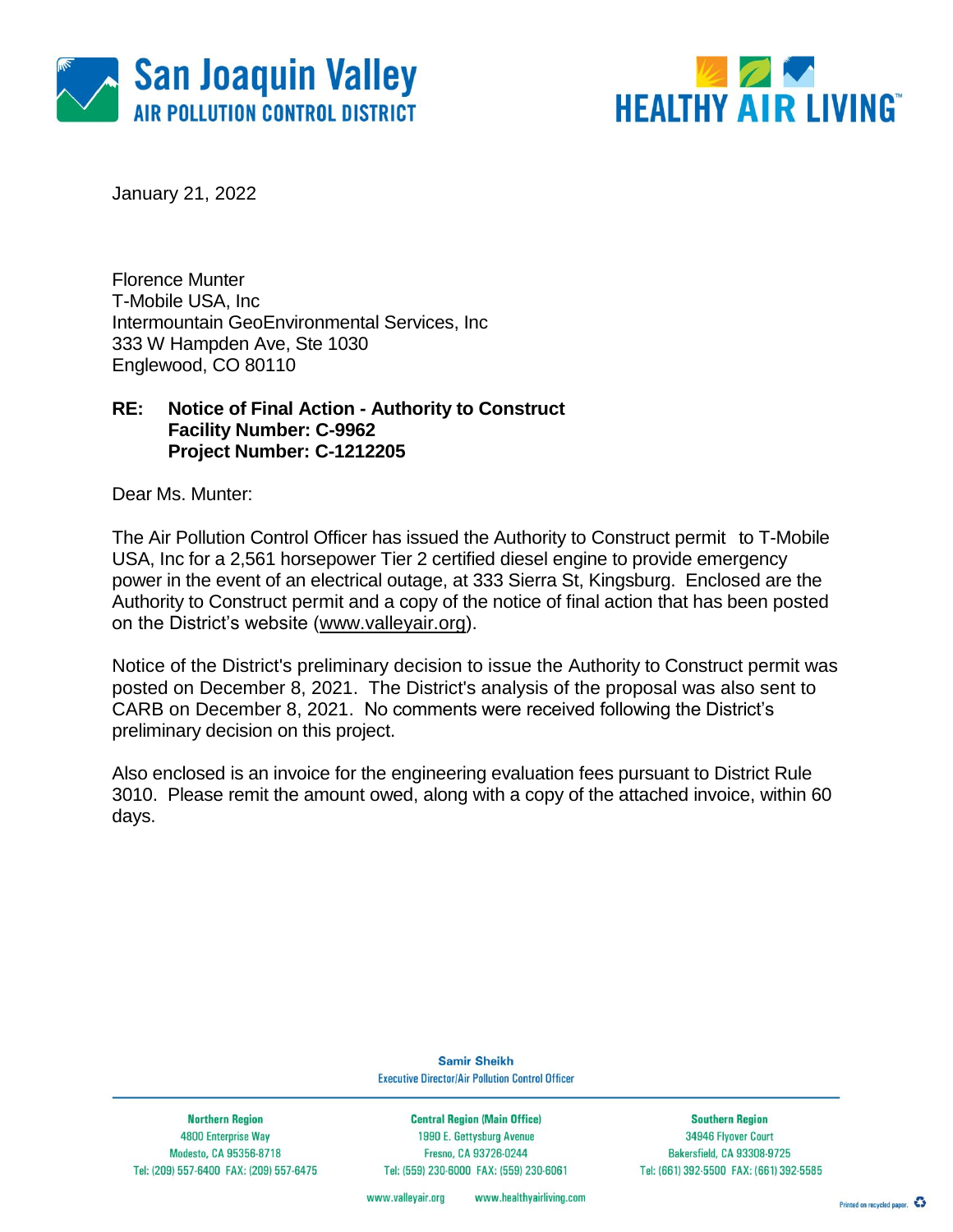Ms. Florence Munter Page 2

Thank you for your cooperation in this matter. If you have any questions, please contact Mr. Errol Villegas at (559) 230-6000.

Sincerely,

Brian Clements Director of Permit Services

BC:cb

**Enclosures** 

cc: Courtney Graham, CARB (w/ enclosure) via email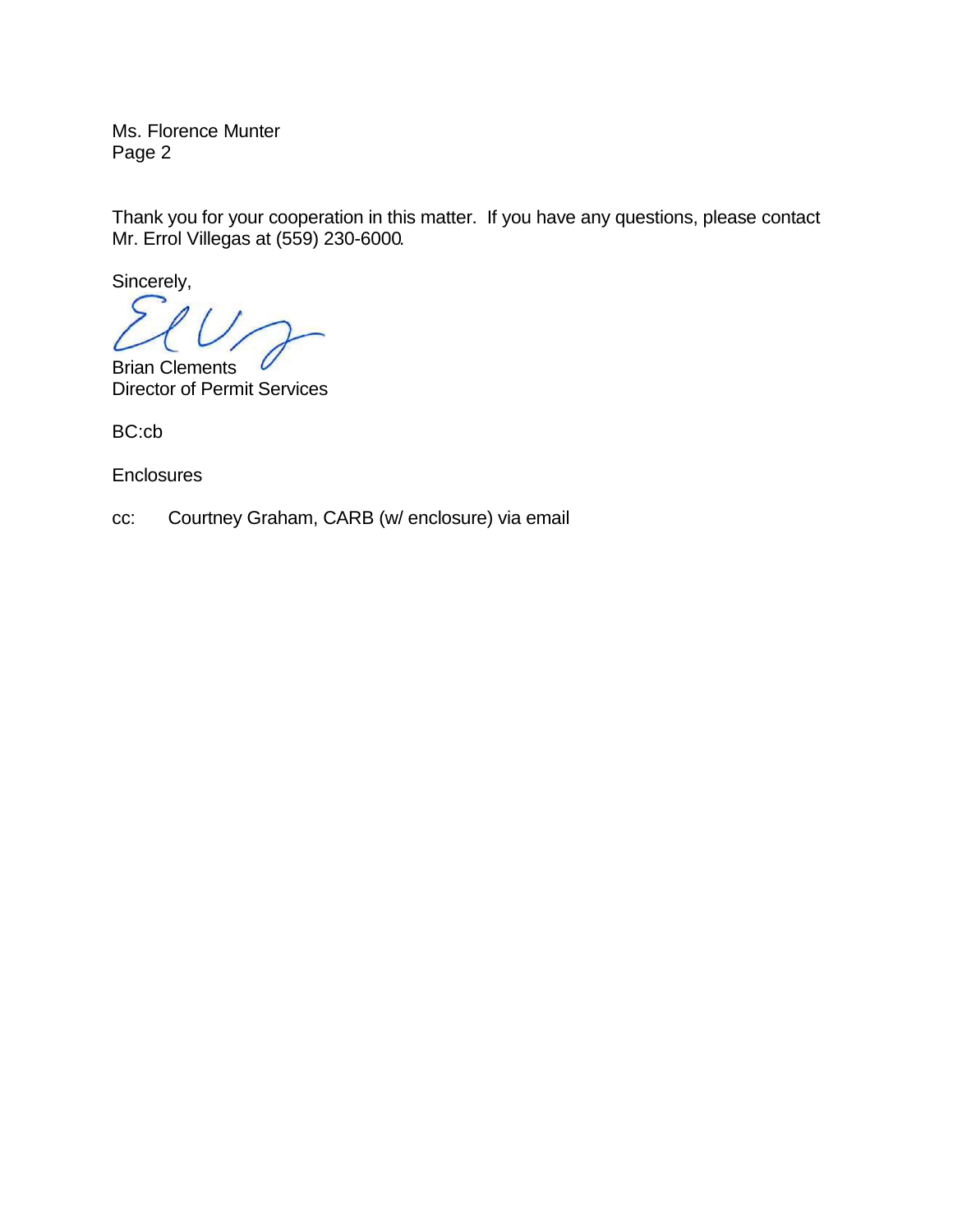



Facility # C-9962 T-MOBILE USA, INC EPA COMPLIANCE 12920 SE 38TH ST BELLEVUE, WA 98006

# AUTHORITY TO CONSTRUCT (ATC)

## QUICK START GUIDE

- 1. Pay Invoice: Please pay enclosed invoice before due date.
- 2. Fully Understand ATC: Make sure you understand ALL conditions in the ATC prior to construction, modification and/or operation.
- 3. Follow ATC: You must construct, modify and/or operate your equipment as specified on the ATC. Any unspecified changes may require a new ATC.
- 4. **Notify District**: You must notify the District's Compliance Department, at the telephone numbers below, upon start-up and/or operation under the ATC. Please record the date construction or modification commenced and the date the equipment began operation under the ATC. You may NOT operate your equipment until you have notified the District's Compliance Department. A startup inspection may be required prior to receiving your Permit to Operate.
- 5. Source Test: Schedule and perform any required source testing. See http://www.valleyair.org/busind/comply/source\_testing.htm for source testing resources.
- 6. Maintain Records: Maintain all records required by ATC. Records are reviewed during every inspection (or upon request) and must be retained for at least 5 years. Sample record keeping forms can be found at http://www.valleyair.org/busind/comply/compliance\_forms.htm.

By operating in compliance, you are doing your part to improve air quality for all Valley residents.

### For assistance, please contact District Compliance staff at any of the telephone numbers listed below.

**Samir Sheikh Executive Director/Air Pollution Control Officer** 

**Northern Region** 4800 Enterprise Way Modesto, CA 95356-8718 Tel: (209) 557-6400 FAX: (209) 557-6475

**Central Region (Main Office)** 1990 E. Gettysburg Avenue Fresno, CA 93726-0244 Tel: (559) 230-6000 FAX: (559) 230-6061

**Southern Region** 34946 Flyover Court Bakersfield, CA 93308-9725 Tel: (661) 392-5500 FAX: (661) 392-5585

www.valleyair.org www.healthyairliving.com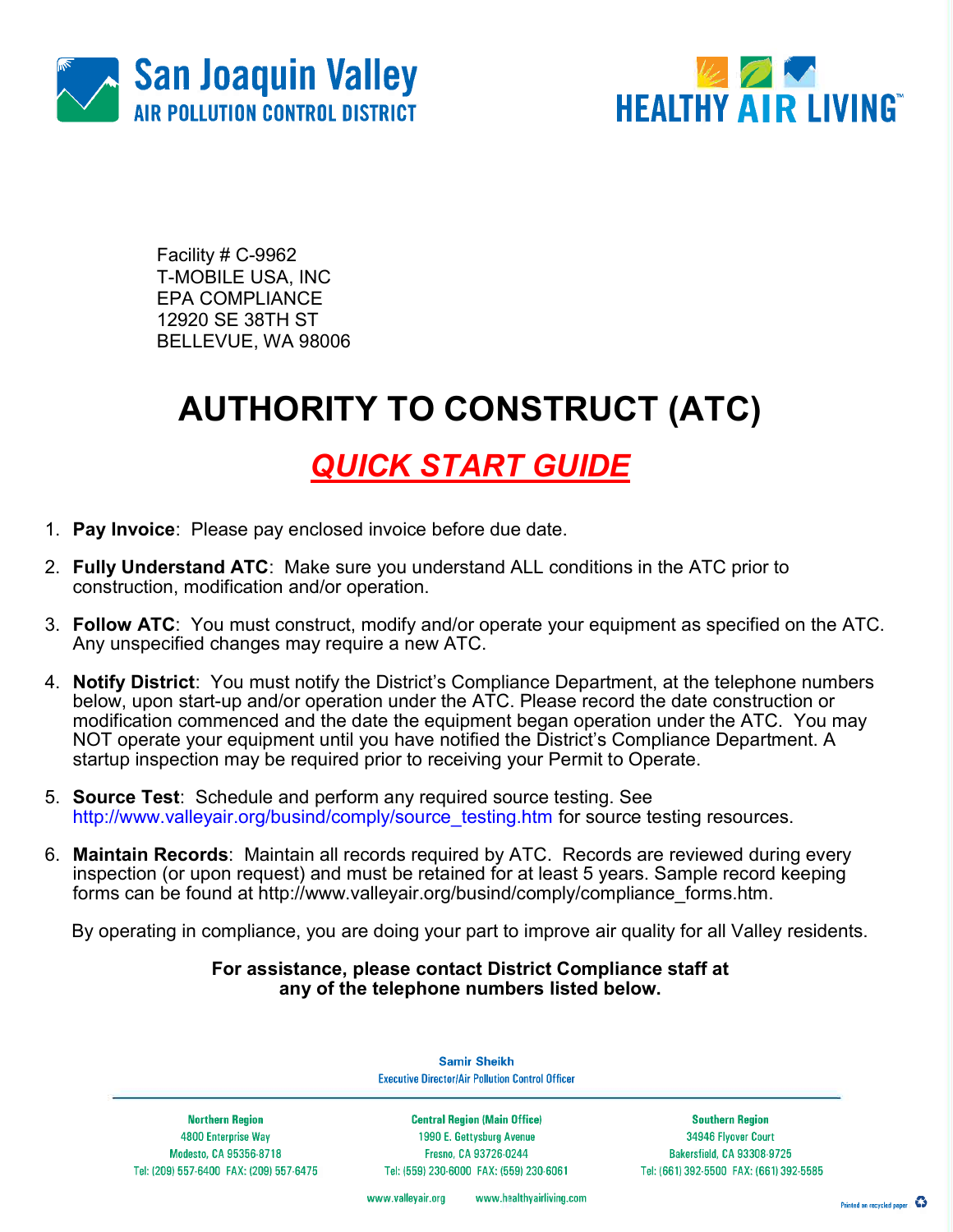



# AUTHORITY TO CONSTRUCT

PERMIT NO: C-9962-1-0 ISSUANCE DATE: 01/10/2022

LEGAL OWNER OR OPERATOR: T-MOBILE USA, INC MAILING ADDRESS: EPA COMPLIANCE 12920 SE 38TH ST

LOCATION: 333 SIERRA ST KINGSBURG, CA 93631

BELLEVUE, WA 98006

#### EQUIPMENT DESCRIPTION:

2,561 BHP (INTERMITTENT) KOHLER MODEL KD45V20 TIER 2 CERTIFIED DIESEL-FIRED IC ENGINE POWERING AN ELECTRICAL GENERATOR

## CONDITIONS

- 1. No air contaminant shall be released into the atmosphere which causes a public nuisance. [District Rule 4102]
- 2. No air contaminant shall be discharged into the atmosphere for a period or periods aggregating more than three minutes in any one hour which is as dark as, or darker than, Ringelmann 1 or 20% opacity. [District Rule 4101]
- 3. Particulate matter emissions shall not exceed 0.1 grains/dscf in concentration. [District Rule 4201]
- 4. This engine shall be equipped with a non-resettable hour meter with a minimum display capability of 9,999 hours, unless the District determines that a non-resettable hour meter with a different minimum display capability is appropriate in consideration of the historical use of the engine and the owner or operator's compliance history. [District Rule 4702 and 17 CCR 93115]
- 5. Only CARB certified diesel fuel containing not more than 0.0015% sulfur by weight is to be used. [District Rules 2201 and 4801, and 17 CCR 93115]
- 6. The exhaust stack shall vent vertically upward. The vertical exhaust flow shall not be impeded by a rain cap (flapper ok), roof overhang, or any other obstruction. [District Rule 4102]
- 7. Emissions from this IC engine shall not exceed any of the following limits: 4.53 g-NOx/bhp-hr, 0.40 g-CO/bhp-hr, or 0.04 g-VOC/bhp-hr. [District Rule 2201 and 17 CCR 93115]

#### CONDITIONS CONTINUE ON NEXT PAGE

YOU MUST NOTIFY THE DISTRICT COMPLIANCE DIVISION AT (559) 230-5950 WHEN CONSTRUCTION IS COMPLETED AND PRIOR TO OPERATING THE EQUIPMENT OR MODIFICATIONS AUTHORIZED BY THIS AUTHORITY TO CONSTRUCT. This is NOT a PERMIT TO OPERATE. Approval or denial of a PERMIT TO OPERATE will be made after an inspection to verify that the equipment has been constructed in accordance with the approved plans, specifications and conditions of this Authority to Construct, and to determine if the equipment can be operated in compliance with all Rules and Regulations of the San Joaquin Valley Unified Air Pollution Control District. Unless construction has commenced pursuant to Rule 2050, this Authority to Construct shall expire and application shall be cancelled two years from the date of issuance. The applicant is responsible for complying with all laws, ordinances and regulations of all other governmental agencies which may pertain to the above equipment.

Samir Sheikh, Executive Director / APCO

 $\cup$ 

Brian Clements, Director of Permit Services C-9962-1-0 : Jan 10 2022 1:00PM -- BISHERC : Joint Inspection NOT Required

Central Regional Office • 1990 E. Gettysburg Ave. • Fresno, CA 93726 • (559) 230-5900 • Fax (559) 230-6061